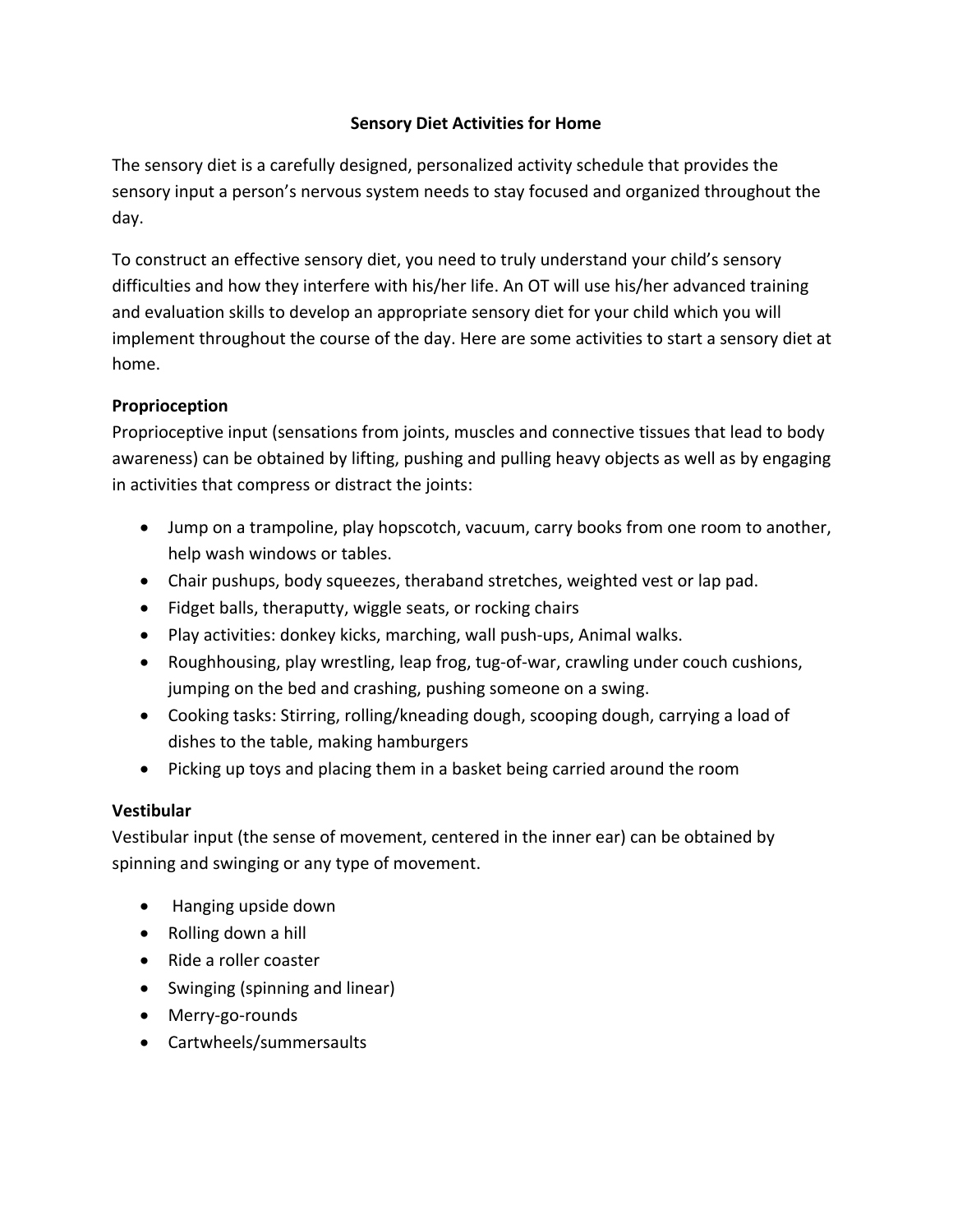# **Tactile**

Tactile input is the sense of touch and includes texture, temperature, pressure, and more. The tactile system includes not only the skin covering your body but also inner skin linings such as inside the mouth.

- Drink carbonated water or drinks
- Shaving cream, sand, soap play
- Mix cookie dough and cake batter with hands
- Rice or bean bins
- Play-doh
- Eat frozen foods (popsicles, fruit, ice cream)
- Dress up with different textures include make-up and face paint
- **•** Gardening
- Write on sandpaper

### **Auditory**

Auditory input is what we hear and is connected with the vestibular sense.

- Go outside to listen to the sounds of nature. Have your child identify everything he/she hears
- Play a listening game
- White noise machine
- Listen to music during activities
- Encourage child to play a musical instrument
- Let your child control the volume on the radio

#### **Visual**

If your child is visually distractible, simplify the visual field in his home or school environment for a calming effect. If you child seems "visually tuned- out," add bright colored objects to attract visual attention.

- Hide clutter in bins or boxes or behind curtains or doors,-- a simple, solid color curtain hung over a bookshelf instantly reduces visual clutter
- Use solid rugs instead of patterned ones and solid colored walls
- Have child sit in the front of the classroom and away from windows